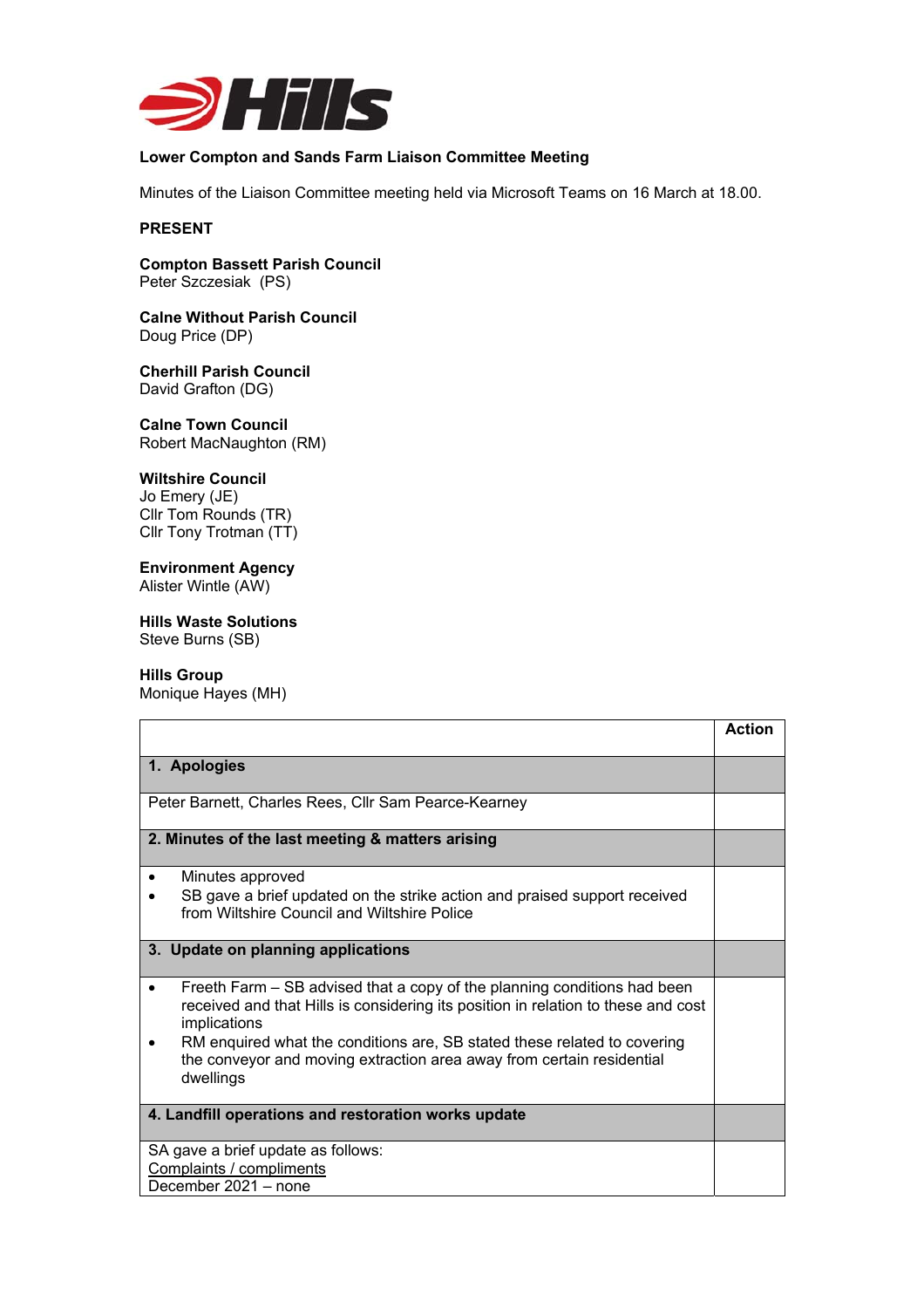January 2022 - 1x lighting on the landfill on after operational hours – lighting repositioned and timer altered February 2022 – none March 2022 – none to date

Landfill:

- The filling of cell 26c started 8/2/22 (the cell was constructed during the summer of '21)
- Tipping was swapped from C26b in order to place waste in C26c to stabilise the northern clay wall that was constructed, due to pressure from groundwater behind it (which is currently being managed by the use of automatic pumps behind the clay wall).
- Regrading works are being undertaken on C26b, to allow for the placing of the regulation layer prior to capping on areas that are up to final level. It is anticipated that this area will receive a cap and have additional gas wells installed during the summer of '22.
- Following the recent 3 back-to-back storms, repair work is required to the litter netting and litter pickers have been employed both on and of site where required.
- Wheel wash is working. SB explained that the wheel wash is a planning condition and that sometimes in very weather it results in a watered down material being spread further.
- Operations have continued as normal through the Covid pandemic. Measures are being employed on site and continue to do so, with one member of site staff being tested positive for the virus. Initially tonnages reduced with a decline in commercial waste, but levels have returned to normal.
- Plasterboard continues to be exported to a third party reprocessor
- Skip Sorting ongoing with the removal of hardcore, wood and metals. The screening of sorted waste is also being undertaken to remove fine prior to landfilling waste.
- Street Sweepings Export to a third party reprocessor in Bournemouth is ongoing and tonnages exported are being varied dependant on tonnages on site.

Comments:

- TT stated that it does not appear the street sweeper is being used as much as before at Lower Compton area – SB to investigate and report back.
- RM noted that there was a large amount of litter against the litter fencing at the back of the site / Low Lane area in Nov/Dec. SB stated that the litter fencing is there to catch the windblown litter and the situation should have improved following litter picking after the strong winds and the priority is to collect outside of the boundary.

**5. Garden waste and woodchipping update** 

- Wood C-grade wood continues to be exported to reprocessors, with tonnages being accepted into site being reduced due to current issues with wood reprocessing in the country and shredded A-grade wood is being shredded and sent to a customer in south Wales
- Garden waste stock levels have been maintained throughout winter, with regular transfers taking place to Parkgate Farm

## **6. Aggregate and concrete operations update**

- SB stated that no quarrying operations are taking place at the site currently
- SB advised that concrete operations are running normally

## **7. Transport**

Traffic Management Plan An update was provided with 4 reports since the last meeting: